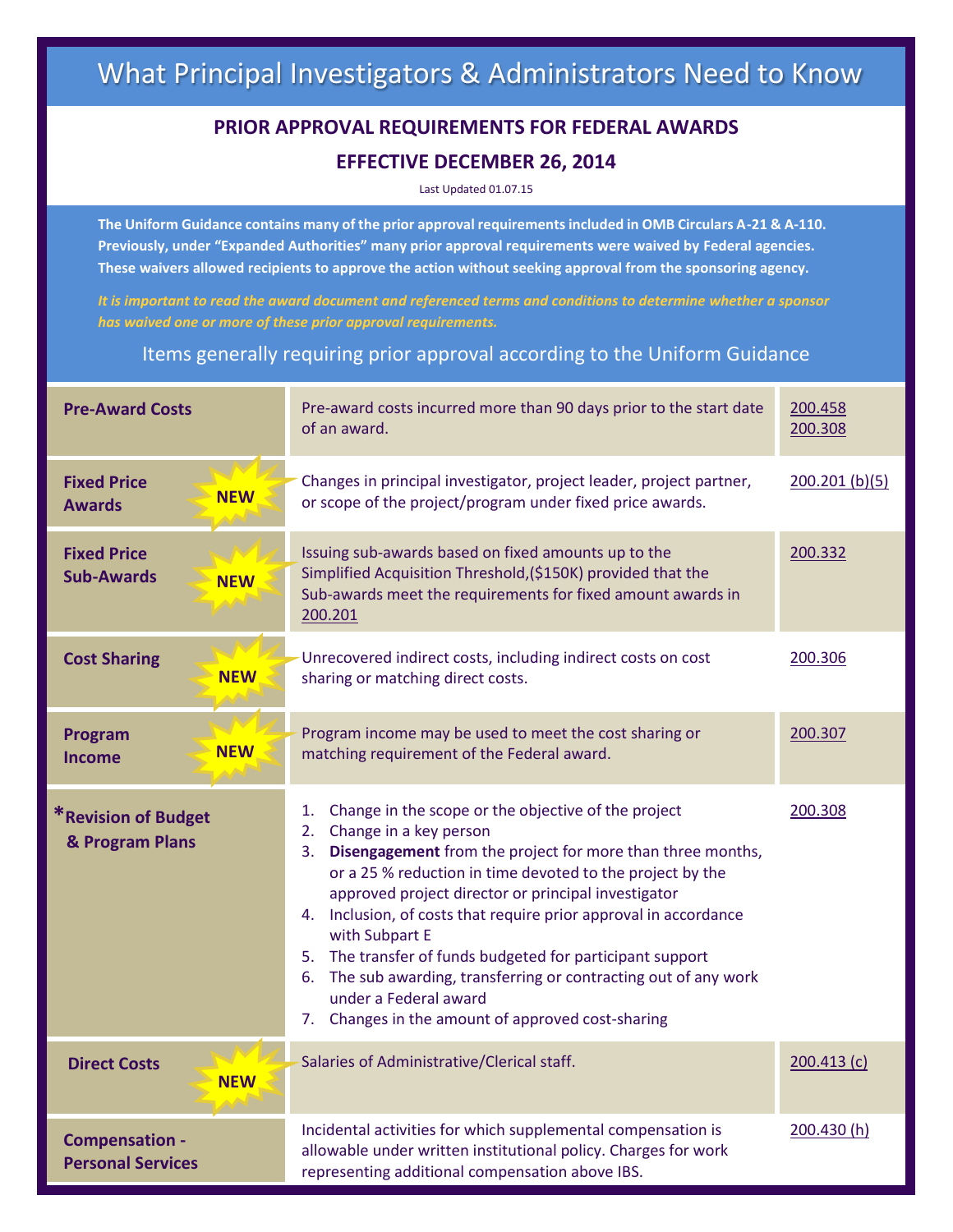| <b>Compensation -</b><br><b>NEW</b><br><b>Fringe Benefits</b>                                         | Abnormal or mass severance pay.                                                                                                                                                                                                                                                                  | 200.431    |
|-------------------------------------------------------------------------------------------------------|--------------------------------------------------------------------------------------------------------------------------------------------------------------------------------------------------------------------------------------------------------------------------------------------------|------------|
| <b>Entertainment</b><br><b>NEW</b><br><b>Costs</b>                                                    | Entertainment, including amusement, diversion, and social<br>activities and any associated costs that have a programmatic<br>purpose.                                                                                                                                                            | 200.438    |
| <b>Equipment &amp; Other</b><br><b>Capital Expenditures</b>                                           | Expenditures for general purpose equipment, buildings, and Land.<br>Expenditures for special purpose equipment, with a unit cost of<br>\$5,000 or more. Expenditures for improvements to land, buildings,<br>or equipment which materially increase their value or useful life.                  | 200.439    |
| <b>Exchange Rates</b><br><b>NEW</b>                                                                   | Cost increases for fluctuations in exchange rates.                                                                                                                                                                                                                                               | 200.440    |
| <b>Fines, Penalties,</b><br><b>NEW</b><br>Damages &<br><b>Other Settlements</b>                       | When incurred as a result of compliance with specific<br>provisions of the Federal award.                                                                                                                                                                                                        | 200.441    |
| <b>Fund Raising</b><br>& Investment<br><b>NEW</b><br><b>Mgmt. Costs</b>                               | Fund raising costs for the purposes of meeting the Federal<br>program objectives.                                                                                                                                                                                                                | 200.442    |
| <b>Goods or Services</b><br>for Personal Use                                                          | (b) Costs of housing (e.g. depreciation, maintenance, utilities,<br>furnishings, rent), housing allowances and personal living<br>expenses.                                                                                                                                                      | 200.445    |
| <b>Insurance &amp;</b><br><b>Indemnification</b>                                                      | Costs of insurance or of contributions to any reserve covering the<br>risk of loss of, or damage to, Federal government property.                                                                                                                                                                | 200.447    |
| <b>Memberships,</b><br><b>Subscriptions,</b><br><b>NEW</b><br>& Professional<br><b>Activity Costs</b> | (c) Costs of membership in any civic or community organization.                                                                                                                                                                                                                                  | 200.454(c) |
| <b>Organization</b><br><b>Costs</b><br><b>NEW</b>                                                     | Costs such as incorporation fees, brokers' fees, fees to<br>promoters, organizers or management consultants, attorneys,<br>accountants, or investment counselor, whether or not employees<br>of the non-Federal entity in connection with establishment or<br>reorganization of an organization. | 200.455    |
| <b>Participant</b><br><b>NEW</b><br><b>Support Costs</b>                                              | Participant support costs.                                                                                                                                                                                                                                                                       | 200.456    |
| <b>Rearrangement &amp;</b><br><b>Reconversion Costs</b>                                               | Special arrangements and alterations costs incurred<br>specifically for a Federal award.                                                                                                                                                                                                         | 200.462    |